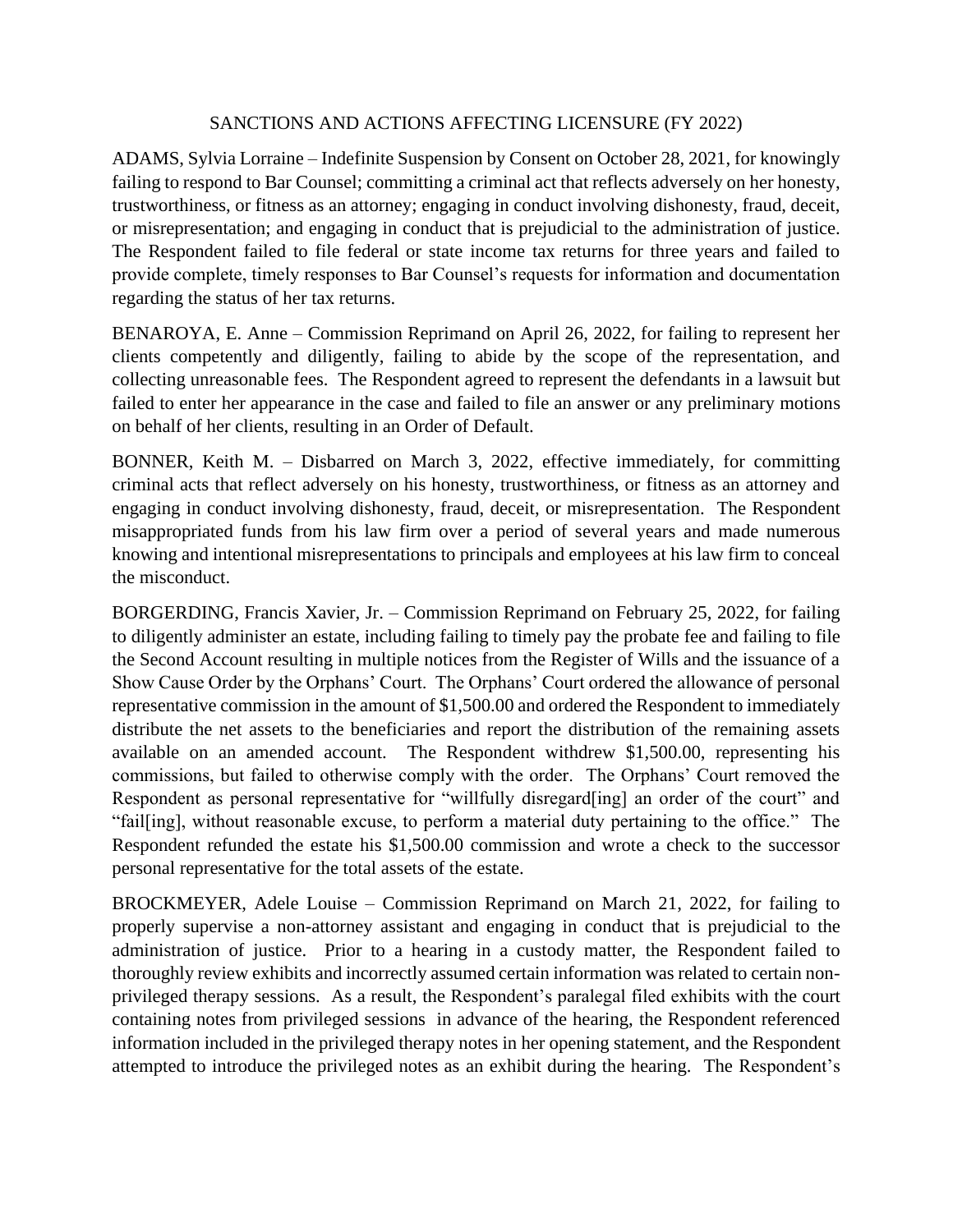paralegal, without the Respondent's knowledge or authorization, also improperly issued and served a trial subpoena due to the Respondent's lack of supervision.

BROOKS, Gary Morgan – Reprimand on August 27, 2021, for failing to represent his client competently and diligently; failing to keep his client reasonably informed about the status of the matter; failing to promptly comply with reasonable requests for information; failing to safekeep funds in an attorney trust account and failing to obtain his client's informed consent, confirmed in writing, to hold the funds outside of trust; engaging in conduct that is prejudicial to the administration of justice; and failing to maintain required financial records of the attorney trust account. The Respondent failed to properly manage his attorney trust account and made numerous errors in administering a small estate, including but not limited to errors contained in documents filed with the Orphans' Court, errors in applying the statutory order of priority of claims against the Estate, errors in depositing client funds, errors in withdrawing funds, and the Respondent's overall failure to keep client matter records and ledgers.

BROWN, Jibril Abdussaboor – Suspension by Consent for ninety days on November 22, 2021, stayed in favor of eighteen months of probation with the terms contained in the Probation Agreement, for failing to represent his clients competently and diligently, failing to adequately communicate with his clients, and engaging in conduct that is prejudicial to the administration of justice. In one matter, the Respondent failed to attend a hearing and failed to comply with an order directing him to respond to a motion to dismiss. In a second matter, the Respondent failed to communicate with a potential witness in any manner prior to designating her as an expert witness and failed to properly serve her with a trial subpoena.

CASSILLY, Joseph Ignatius – Disbarred on October 22, 2021, effective immediately, for failing to maintain candor to the tribunal; failing to maintain fairness to opposing party and counsel; failing to abide by the special responsibility of a prosecutor to make timely disclosure to the defense of all evidence or information known to the prosecutor that tends to negate the guilt of the accused or mitigates the offense, and, in connection with sentencing, disclose to the defense and to the tribunal all unprivileged mitigating information known to the prosecutor, except when the prosecutor is relieved of this responsibility by a protective order of the tribunal; knowingly failing to respond to Bar Counsel's lawful requests for information; engaging in conduct involving dishonesty, fraud, deceit, or misrepresentation; and engaging in conduct that is prejudicial to the administration of justice. The Respondent, in his capacity as a prosecutor, knowingly and intentionally failed to disclose for more than a decade exculpatory evidence that came to light after a defendant's conviction, discarded evidence, sought to have forensic evidence in the case destroyed, knowingly made false statements of fact to the court and defense counsel concerning the content of the evidence, and, during Bar Counsel's investigation, failed to comply with a subpoena to provide a statement under oath.

CHRISTMAN, Edward Charles, Jr. – Commission Reprimand on December 20, 2021, for failing to safekeep funds in an attorney trust account, engaging in conduct that is prejudicial to the administration of justice, and failing to comply with attorney trust account record-keeping requirements. The Respondent admitted that he did not create or maintain records associated with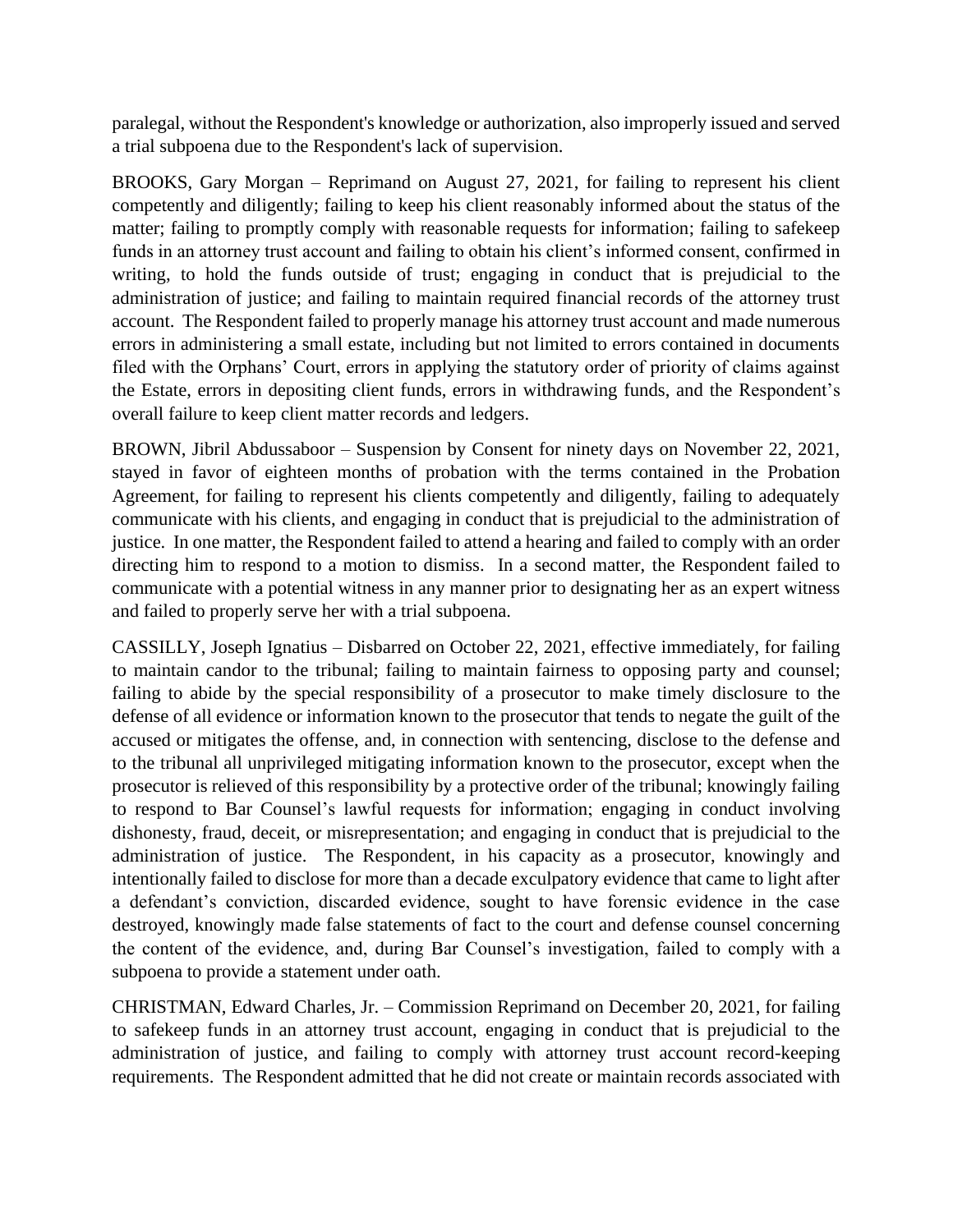the maintenance and disbursement of client and third-party funds and that he did not perform monthly reconciliations of his attorney trust account.

COLLINS, Natalie Thryphenia – Indefinite Suspension on February 25, 2022, effective immediately, for failing to maintain candor to the tribunal; knowingly making false statements as an applicant for reinstatement to the Bar and in connection with a disciplinary matter; knowingly failing to respond to Bar Counsel; committing a criminal act that reflects adversely on her honesty, trustworthiness, or fitness as an attorney; engaging in conduct involving dishonesty, fraud, deceit, or misrepresentation; and engaging in conduct that is prejudicial to the administration of justice. The Respondent was the subject of a sixty-day definite suspension from the practice of law in Maryland as a result of an unrelated disciplinary action. The Respondent subsequently applied for reinstatement to the Bar and made knowing and intentional misrepresentations in her petition for reinstatement, in her response to Bar Counsel's objection to her petition for reinstatement, and in correspondence with Bar Counsel. In addition, the Respondent repeatedly failed to respond to Bar Counsel's requests for information concerning a new complaint.

CORCORAN, Andrew Ryan – Indefinite Suspension by Consent on March 9, 2022, effective April 15, 2022, with the right to petition for reinstatement in eighteen months, for failing to represent his client competently; failing to adequately communicate with his client; failing to safekeep funds in an attorney trust account; failing to comply with attorney trust account recordkeeping and prohibited transaction requirements; failing to properly supervise attorneys and nonattorney assistants; engaging in conduct involving dishonesty, fraud, deceit, or misrepresentation; and engaging in conduct that is prejudicial to the administration of justice. The Respondent's firm had collected substantial proceeds belonging to a client and which required deposit and maintenance in an attorney trust account. The Respondent was the attorney responsible for managing his firm's attorney trust account but improperly relied on another to manage the account, resulting in misappropriation of entrusted funds. The Respondent then made misrepresentations regarding the status of entrusted funds based on his failure to conduct adequate due diligence and mistaken reliance on statements of others. The Respondent repeatedly attempted to disburse a large sum of client funds via checks drawn on the attorney trust account with knowledge that the funds were not maintained in the account.

CRADDOCK, MyEsha Ruth – Disbarment by Consent on February 23, 2022, for committing a criminal act that reflects adversely on her honesty, trustworthiness, or fitness as an attorney; engaging in conduct involving dishonesty, fraud, deceit, or misrepresentation; and engaging in conduct that is prejudicial to the administration of justice. The Respondent pled guilty to one count of theft over \$100,000.00 in violation of Maryland Code, Criminal Law § 7-104.

DAILEY, Mitzi Elaine – Disbarred on July 23, 2021, for failing to represent her client competently and diligently; failing to abide by the scope of representation; failing to adequately communicate with her client; collecting unreasonable fees; failing to safekeep funds and make required deposits in an attorney trust account; failing to create and maintain required financial records of the attorney trust account; failing to take steps to protect her client's interest upon termination of the representation; knowingly making false statements to Bar Counsel; knowingly failing to respond to Bar Counsel; engaging in conduct involving dishonesty, fraud, deceit, or misrepresentation; and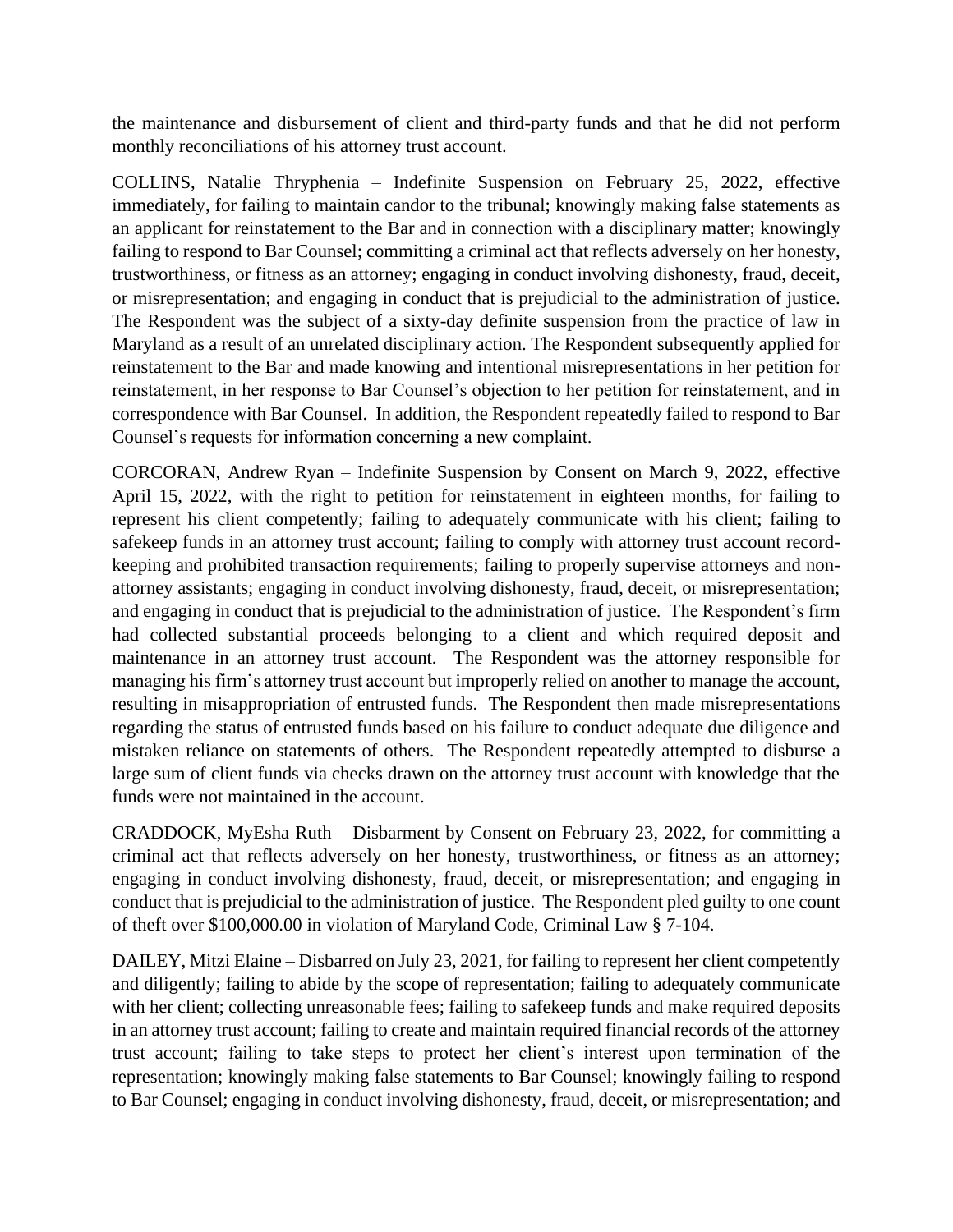engaging in conduct that is prejudicial to the administration of justice. The Respondent failed to maintain an attorney trust account, failed to act on her client's case, failed to communicate with her client, abandoned representation of her client, misappropriated client funds, and made intentional misrepresentations to Bar Counsel.

DALEY, Thereen Dian – Indefinite Suspension on October 22, 2021, effective immediately, for knowingly making false statements of material fact or law to third persons; communicating about the subject of representation with a person known to be represented by counsel; knowingly making false statements to Bar Counsel; knowingly failing to respond to Bar Counsel's lawful requests for information; engaging in conduct involving dishonesty, fraud, deceit, or misrepresentation; and engaging in conduct that is prejudicial to the administration of justice. The Respondent made intentional misrepresentations to opposing counsel during her representation of her client, communicated directly with an opposing party whom she knew to be represented by counsel, failed to cooperate with Bar Counsel during the investigatory process, and made intentional misrepresentations to Bar Counsel.

DUNWIDDIE, David Alan – Disbarment by Consent on February 23, 2022, effective immediately, for committing a criminal act that reflects adversely on his honesty, trustworthiness, or fitness as an attorney; engaging in conduct involving dishonesty, fraud, deceit, or misrepresentation; and engaging in conduct that is prejudicial to the administration of justice. The Respondent pled guilty to one count of theft of government property in violation of 18 U.S.C. § 641.

FELLNER, Brian Robert – Suspension by Consent for thirty days on February 25, 2022, stayed in favor of one year of probation with the terms contained in the Probation Agreement, for engaging in conduct involving dishonesty, fraud, deceit, or misrepresentation. The Respondent planned to resign from the firm where he was employed to open his own practice and, when no one else was present, removed numerous paper client files from the firm, despite not having permission or authorization to do so and despite not having informed any of the firm's clients of his departure.

FICKER, Robin Keith Annesley – Disbarred on March 3, 2022, effective immediately, for failing to represent his client competently and diligently; failing to maintain candor to the tribunal; failing to properly supervise a non-attorney assistant; engaging in conduct involving dishonesty, fraud, deceit, or misrepresentation; and engaging in conduct that is prejudicial to the administration of justice. The Respondent failed to appear for a trial and made false statements to the court regarding a continuance motion that contained a materially false statement concerning the position of the opposing party.

FRANCIS, Ernest P. – Disbarred on August 24, 2021, effective immediately, in a reciprocal action from the Virginia State Bar Disciplinary Board, for failing to abide by the scope of the representation; failing to adequately communicate with his client; filing frivolous pleadings; knowingly making a false statement of material fact or law to a third person; engaging in conduct involving dishonesty, fraud, deceit, or misrepresentation; and engaging in conduct that is prejudicial to the administration of justice. The Respondent made substantive decisions regarding his client's federal lawsuit without his client's knowledge or consent, including rejecting two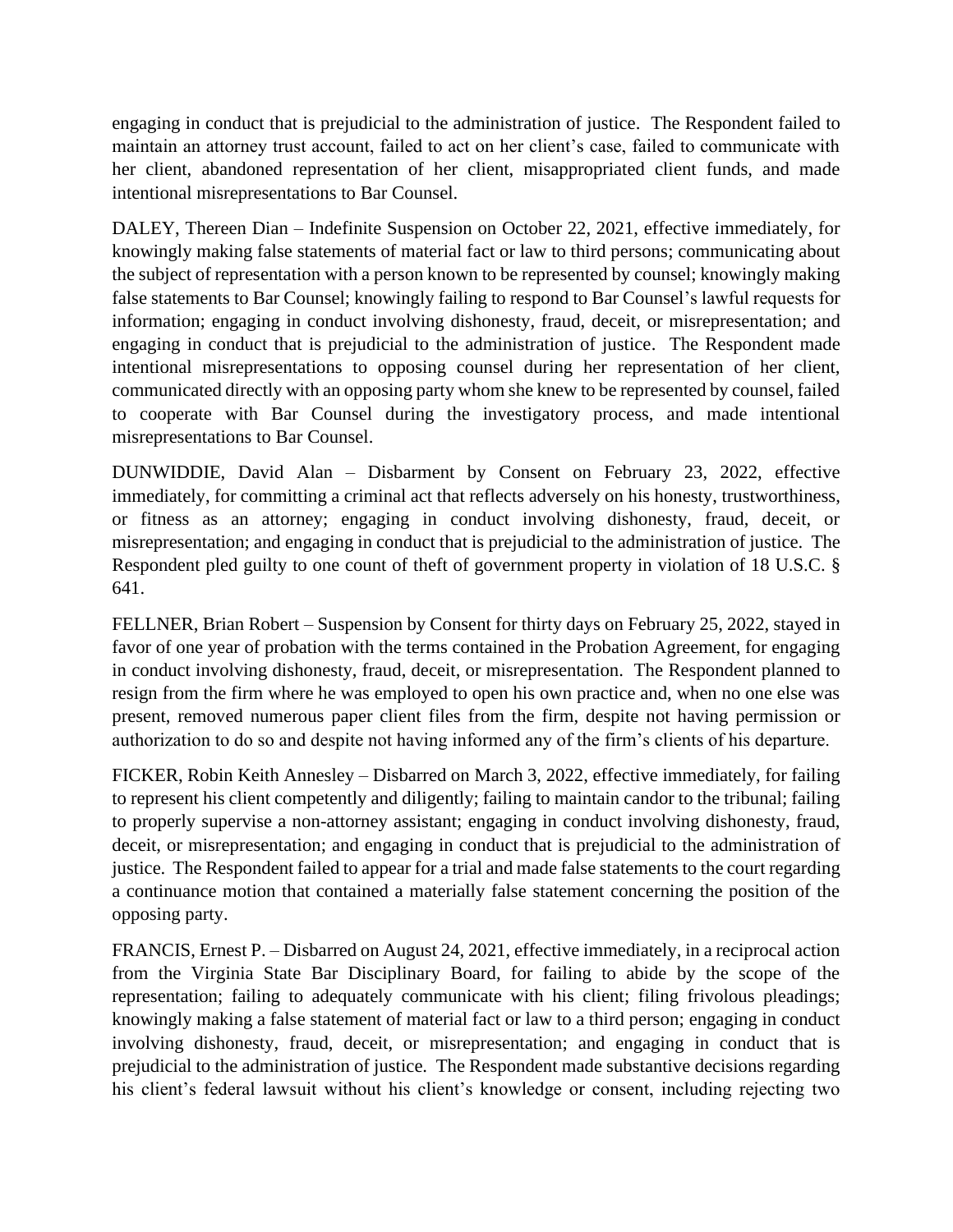settlement offers without his client's authorization, proffering an unauthorized settlement demand, and submitting filings containing factual representations that the Respondent had reason to believe were false. The Respondent filed multiple frivolous pleadings in the case that were not based on any good faith argument. The Respondent also conducted himself with "pervasive incivility" during the underlying litigation and during a hearing conducted before a District Committee of the Virginia State Bar Disciplinary Board.

GERTNER, Abraham Allan – Commission Reprimand on March 21, 2022, for failing to represent his clients diligently, failing to safekeep funds in an attorney trust account, and engaging in conduct that is prejudicial to the administration of justice. The Respondent settled two personal injury claims but failed to deposit the settlement funds in an attorney trust account and instead placed the settlement checks in the client files. The Respondent failed to disburse the proceeds from the settlements despite both clients' repeated requests for him to do so. After both clients filed complaints with Bar Counsel, the Respondent requested the reissue of the settlement checks, deposited them into his attorney trust account, and, approximately eight months after receiving the original settlement checks, disbursed the proceeds to both clients.

GOLESORKHI, Reza – Commission Reprimand on September 22, 2021, for failing to represent his client competently and diligently, failing to uphold his duty to a former client, representing a client involving an imputed conflict of interest, representing a client when the representation would result in violation of the Maryland Attorneys' Rules of Professional Conduct, and engaging in conduct that is prejudicial to the administration of justice. In a custody matter, the Respondent's law firm assigned him to represent a client in a matter directly adverse to a former client of the firm. The Respondent failed to do appropriate due diligence prior to making incorrect representations to the court regarding the prior representation. After receiving the adverse party's motion to strike his appearance, the Respondent failed to speak to the attorney at his firm about the scope of the prior representation, failed to identify the conflict of interest that existed as to continued representation of the client in any custody dispute, failed to obtain the client's informed consent waiving any conflict, and failed to withdraw from the representation.

GRAU, Angela Beckner – Commission Reprimand on July 26, 2021, for failing to promptly inform her client of any decision or circumstance with respect to which her client's informed consent is required, failing to explain a matter to the extent reasonably necessary to permit her client to make informed decisions regarding the representation, failing to communicate to her client the scope of the representation and the basis or rate of the fee and expenses for which her client would be responsible before or within a reasonable time after commencing the representation, and engaging in conduct that is prejudicial to the administration of justice. The Respondent and her client verbally agreed that the client would use the property at issue in the representation as collateral to obtain financing to pay any balance of attorney's fees. This arrangement was not incorporated into the client's retainer agreement, and the Respondent failed to adequately communicate, in writing, the terms of payment for which her client would be responsible. At the conclusion of the litigation, the Respondent failed to clearly advise her client that the representation had ended and began assisting her client in seeking financing to pay off the balance owed to the Respondent. The Respondent failed to explain to her client how the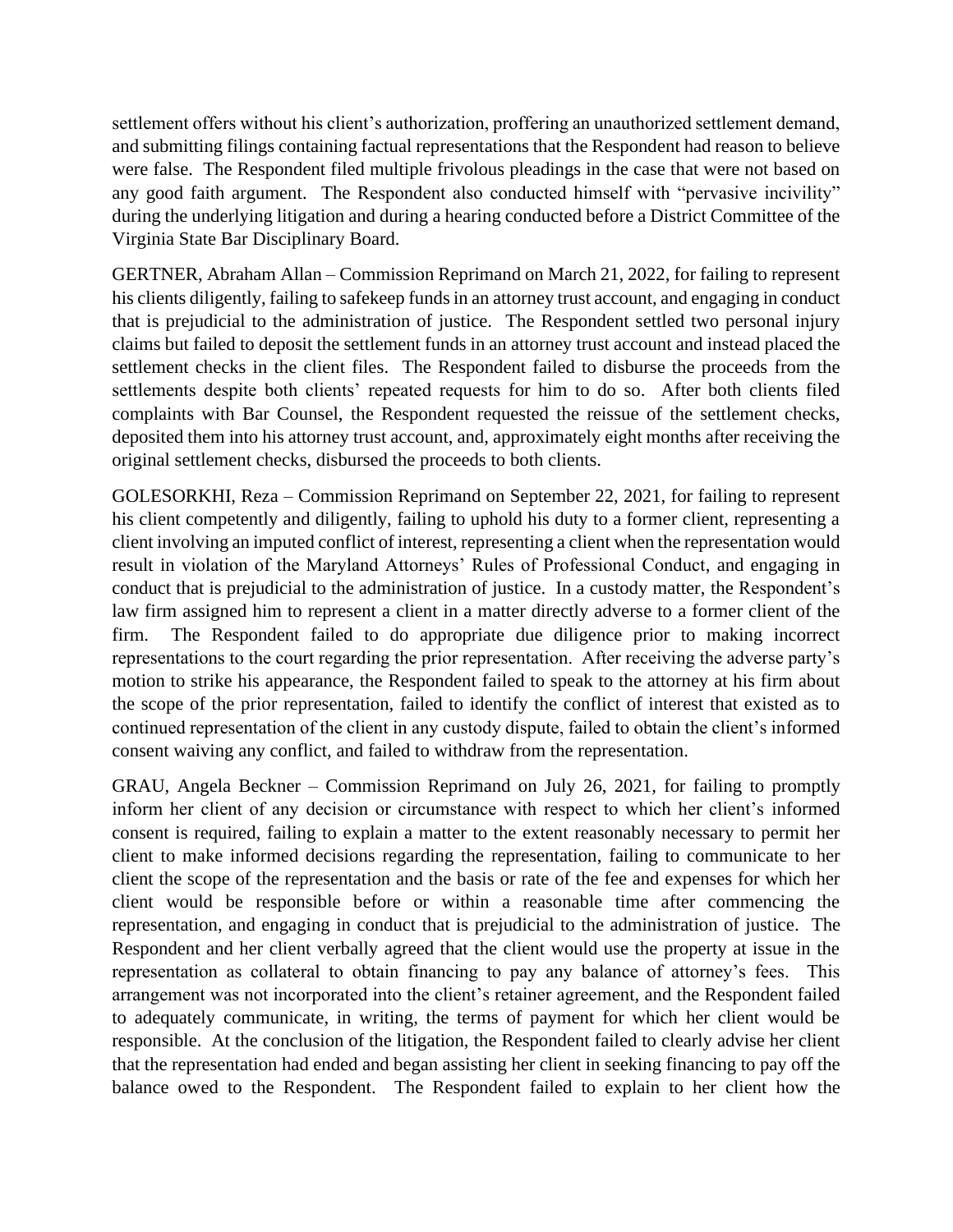Respondent's efforts to assist the client in obtaining a loan differed from the representation in the underlying litigation.

GRIMM, Bernard Seton – Disbarment by Consent on August 17, 2021, effective September 1, 2021, in a reciprocal action from the District of Columbia for failing to safekeep funds in an attorney trust account. The Respondent recklessly misappropriated client funds.

HAAR, Paul Saul – Suspension by Consent for seven months on April 22, 2022, effective *nunc pro tunc* to March 24, 2022, followed by one year of probation with the terms contained in the Probation Agreement, in a reciprocal action from the District of Columbia for failing to safekeep funds in an attorney trust account. The Respondent negligently misappropriated client funds by failing to deposit a flat fee into a trust account three years after District of Columbia case law clarified that, per the District of Columbia Rules of Professional Conduct, attorneys were required to deposit pre-paid flat fees into trust.

HELLMER, Ellennita Muetze – Commission Reprimand on March 23, 2022, for failing to represent her client competently and diligently, failing to adequately communicate with her client, collecting unreasonable fees, knowingly failing to disclose facts necessary to correct a misapprehension, and engaging in conduct that is prejudicial to the administration of justice. The Respondent was retained to prepare an opposition to the Department of Homeland Security's motion to reopen her client's removal proceedings. Upon receipt of a labor certification allowing the Respondent's employer to file an Immigrant Petition for Alien Workers on behalf of the client, the Respondent advised the client that an opposition was no longer necessary because the client could pursue an adjustment of status and would want his case reopened. The Respondent agreed to represent the client in connection with the Petition and the subsequent Application for Adjustment of Status. The Respondent completed and mailed the Petition but did not receive notice from U.S. Citizenship and Immigration Services (USCIS) acknowledging receipt or take any timely action to confirm that they had received the Petition before the labor certification expired. The Respondent later informed the client that USCIS never received the Petition but failed to return any portion of the fees and expenses paid in connection with the representation.

HUNTER, Matthew Robert – Commission Reprimand on November 20, 2021, for failing to represent his client diligently, failing to adequately communicate with his client, and failing to uphold his responsibilities regarding a non-attorney assistant. The Respondent retained the services of an independent consultant who was formerly admitted to the practice of law and had been and remained indefinitely suspended. As an independent consultant for the Respondent's law firm, the formerly admitted attorney continued to work on several of his former clients' matters. The Respondent inadvertently assisted the former attorney in violating the Maryland Attorneys' Rules of Professional Conduct, as the Respondent was unaware of the prohibition on formerly admitted attorneys working on matters for clients whom they previously represented. The Respondent failed to file notice with Bar Counsel of the formerly admitted attorney's association with his firm.

ISAAC, Maurice Onome Oghomienor – Commission Reprimand on November 23, 2021, for failing to safekeep funds in an attorney trust account, knowingly failing to respond to Bar Counsel,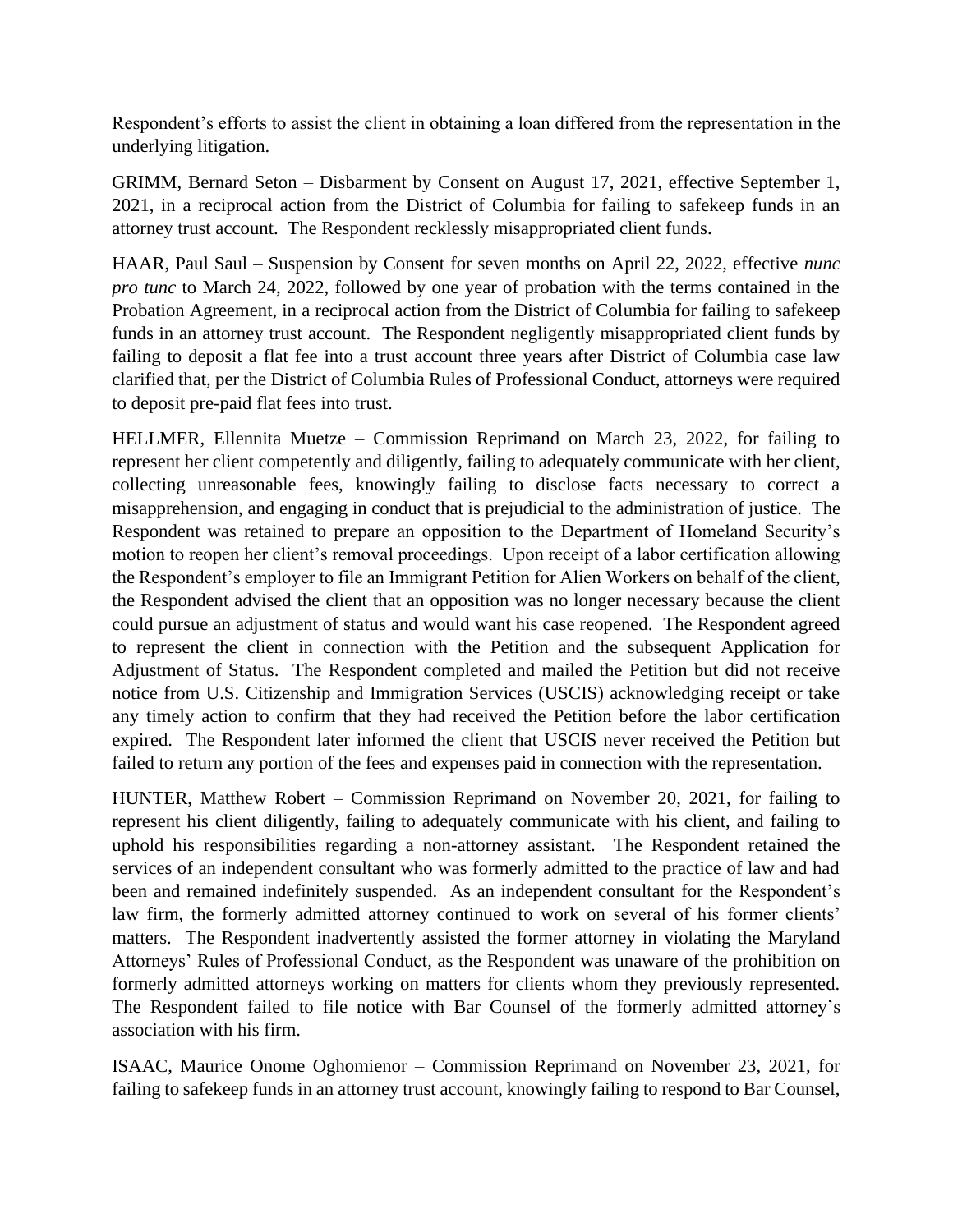and failing to comply with attorney trust account record-keeping requirements. The Respondent received funds from an organization that were not associated with any client or third-party matter and constituted the Respondent's personal funds. The Respondent improperly deposited the funds into his attorney trust account and failed to create or maintain a record identifying the nature of the deposited funds and therefore showing any disbursements. The Respondent issued a check from his attorney trust account payable to a possible expert witness in his client's medical malpractice case and identified the money received from the organization as the source of funds used to pay the possible witness.

JOHNSON, Anitha Wileen – Temporary suspension on November 19, 2021, effective immediately, in a reciprocal action from the District of Columbia, pending further Order from the Court of Appeals.

JONES, Antoini Martin – Suspension by Consent for sixty days on January 12, 2022, stayed in favor of one year of probation with the terms contained in the Probation Agreement, for collecting unreasonable fees; failing to safekeep unearned fees in his attorney trust account and failing to obtain his client's informed consent, confirmed in writing, to hold the funds outside of trust; failing to take steps to protect his client's interest upon termination of the representation; and engaging in conduct that is prejudicial to the administration of justice. The client's mother retained the Respondent to represent her son in a criminal matter for a flat fee. The Respondent failed to deposit and maintain the unearned funds in an attorney trust account. The Respondent failed to provide a refund.

KING, Marnitta Lanette – Commission Reprimand on November 22, 2021, for failing to represent her client competently and diligently, failing to adequately communicate with her client, collecting unreasonable fees, failing to safekeep funds in an attorney trust account, failing to make a reasonably diligent effort to comply with a legally proper discovery request by opposing counsel, knowingly failing to respond to Bar Counsel, engaging in conduct that is prejudicial to the administration of justice, and failing to comply with attorney trust account record-keeping requirements. The Respondent represented a client in a family law matter and, among other issues, failed to ensure her staff filed her drafted answer to a countercomplaint, failed to respond to a motion to compel discovery, failed to prepare a pendente lite order even though she agreed to do so in court, failed to appear at a hearing, and failed to file a motion to vacate the dismissal of her client's case. The Respondent repeatedly failed to inform her client of these failures, up to and including failing to inform him that his complaint had been dismissed. The Respondent also failed to deposit and maintain her client's funds in an attorney trust account until earned. In addition, the Respondent overdrew her attorney trust account and failed to maintain client matter records.

KRAME, Evan J. – Temporary suspension on November 19, 2021, effective immediately, in a reciprocal action from the District of Columbia, pending further Order from the Court of Appeals.

KURLAND, Sari Karson – Commission Reprimand on July 26, 2021, for failing to adequately communicate with her client, failing to memorialize a contingent fee arrangement in a writing signed by her client, and failing to comply with attorney trust account record-keeping and prohibited transaction requirements. The Respondent contemplated a contingency fee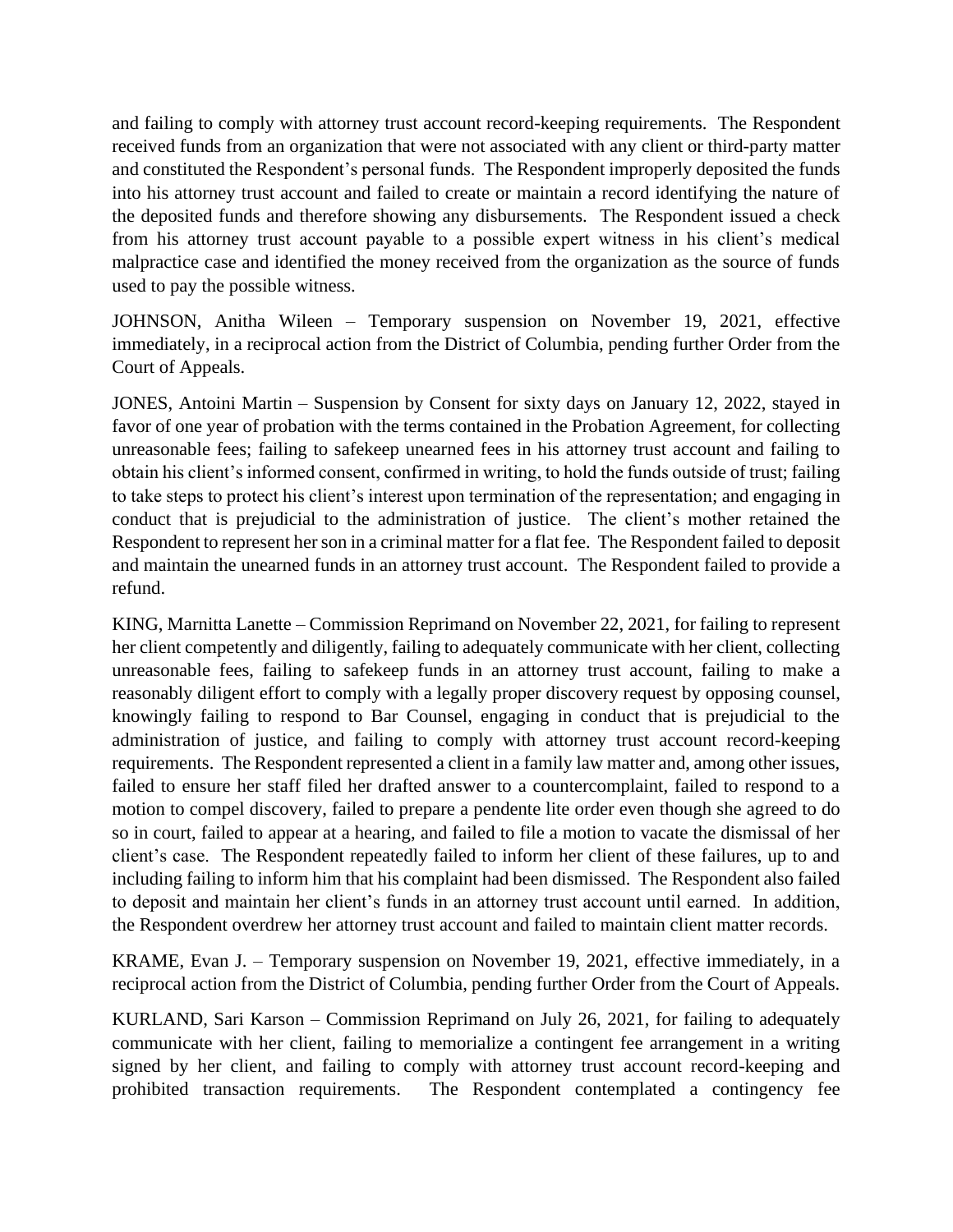arrangement but failed to include it in the retainer agreement her client signed, failed to issue invoices in a timely or regular manner, and failed to maintain proper records of escrow transactions.

LAZAR, Charles Steven – Commission Reprimand on March 21, 2022, for engaging in conduct that is prejudicial to the administration of justice and for knowingly manifesting by words or conduct bias or prejudice based upon race, sex, religion, national origin, disability, age, sexual orientation, or socioeconomic status. The Respondent was retained to represent a client in a criminal matter. During a telephone conversation with the Assistant State's Attorney assigned to the case, the Respondent suggested the attorney should be called a racially insensitive nickname. The Respondent subsequently repeated the racially insensitive nickname to his client.

LEE, Arlene Frances – Commission Reprimand on August 25, 2021, for failing to represent her clients competently and diligently. The Respondent submitted several out-of-date immigration forms on her client's behalf and mistakenly submitted corrected forms after her client's U-Visa expired, resulting in one of the applications being denied. In another immigration matter, the Respondent failed to make sure her client's petition was filed before the deadline, resulting in the client's petition being denied.

LILLARD, III, John Franklin – Commission Reprimand on February 9, 2022, for filing frivolous pleadings, knowingly disobeying obligations under the rules of a tribunal, and engaging in conduct that is prejudicial to the administration of justice. The Respondent litigated a class action lawsuit on behalf of himself and a proposed class of other similarly situated Annapolis residents that alleged that the defendant companies overcharged for water and sewer services. During the litigation, the Respondent failed to comply with the orders and Local Rules of the United States District Court for the District of Columbia and failed to comply with the Federal Rules of Civil Procedure. The Respondent also filed two frivolous motions for sanctions without any legal basis or justification.

MAIDEN, Amber Lisa – Indefinite Suspension on May 11, 2022, effective immediately, by Per Curiam Order. Opinion of the Court of Appeals to follow.

MALLON, Thomas K. – Commission Reprimand on March 22, 2022, for failing to represent his clients competently and diligently; failing to abide by the scope of the representation; failing to adequately communicate with his clients; collecting unreasonable fees; filing a frivolous pleading; failing to reasonably expedite litigation; failing to maintain fairness to an opposing party and counsel; knowingly making false statements to Bar Counsel; engaging in conduct involving dishonesty, fraud, deceit, or misrepresentation; and engaging in conduct that is prejudicial to the administration of justice. In the first matter, the Respondent failed to timely file a countercomplaint, failed to file a financial statement, and failed to ensure that his client's discovery responses were timely provided to opposing counsel. The Respondent failed to review certain discovery responses with his client and signed the document on his client's behalf without her authority. As a result, the discovery responses included multiple false assertions. In the second matter, the Respondent double billed against his client's retainer fee for the same service and failed to provide the client with a final invoice or remove the double-billed amount from the balance.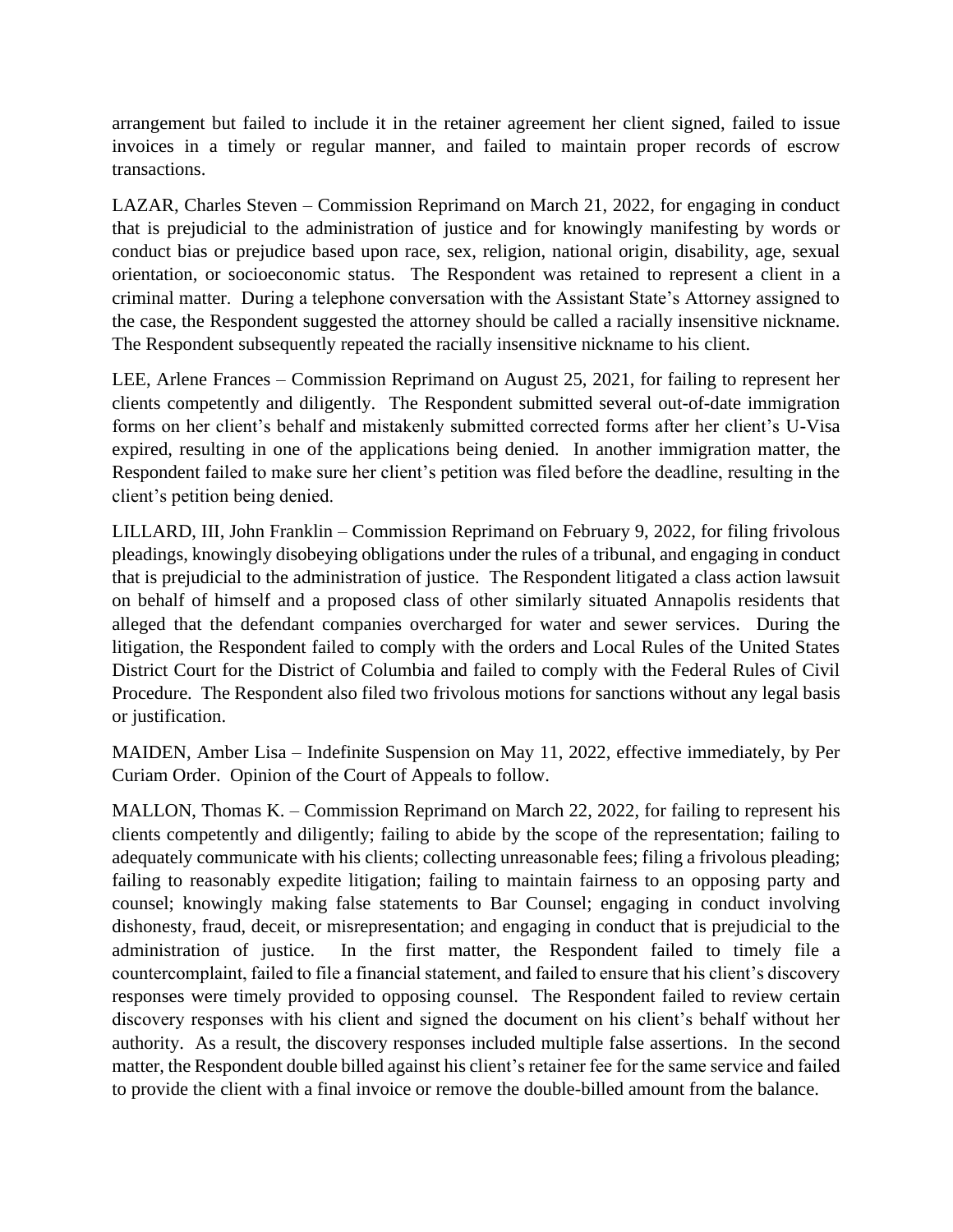MARKS, Isaac H. – Indefinite Suspension by Consent on November 15, 2021, effective *nunc pro tunc* to September 13, 2021, with the right to petition for reinstatement after one year, in a reciprocal action from the District of Columbia, for failing to represent his client competently and diligently; failing to safekeep funds in an attorney trust account; failing to promptly deliver funds that a client or third party was entitled to receive; engaging in conduct involving dishonesty, fraud, deceit, or misrepresentation; and engaging in conduct that is prejudicial to the administration of justice. While serving as trustee of a trust, the Respondent failed to provide required accountings, failed to marshal and maintain trust assets, negligently misappropriated trust funds, and made knowing misrepresentations to the court regarding his actions and inactions as trustee.

MASLAN, Gary Richard – Commission Reprimand on March 21, 2022, for failing to represent his clients competently and diligently, failing to adequately communicate with his clients, and engaging in conduct that is prejudicial to the administration of justice. In the first matter, the Respondent filed an incomplete asylum application on behalf of his client in an immigration matter. The court set a deadline for the client to file a completed application. The Respondent failed to file a completed application on behalf of the client prior to the deadline. In the second matter, the Respondent filed a cancellation of removal application on behalf of a client in an immigration matter. The court held a hearing and ordered the Respondent to refile the application because the court did not have a copy of the application in its file. The Respondent failed to refile the application before the deadline.

MATHEWS, Singleton Sinclair – Commission Reprimand on May 24, 2022, for failing to represent his clients competently and diligently; failing to abide by the scope of representation; failing to adequately communicate with his clients; collecting unreasonable fees; failing to safekeep unearned fees in an attorney trust account; failing to take steps to protect his clients' interests upon termination of the representation; failing to properly supervise an associate attorney; and engaging in conduct that is prejudicial to the administration of justice. The Respondent engaged in professional misconduct while representing clients in four individual criminal matters. He failed to take appropriate steps to protect the clients' interests at the outset of the representation by filing appropriate motions or communicating with the clients. The Respondent deposited the clients' funds directly into his operating account without obtaining their informed consent, confirmed in writing, to hold the funds outside of trust. The Respondent failed to provide two clients with any services of value and failed to provide them with refunds.

McLEAN, Pamela Anne – Suspension by Consent for sixty days on February 25, 2022, stayed in favor of one year of probation with the terms contained in the Probation Agreement, in a reciprocal action from the District of Columbia for disclosing confidential client information and representing a client when her professional judgment on behalf of the client will be or reasonably may be adversely affected by her responsibilities to or interests in a third party or her own personal interests. While representing a mother in a child custody matter, the Respondent disclosed several specific concerns about her client's fitness as a parent to the guardian ad litem, to the judge, and to opposing counsel. Despite her concerns, the Respondent did not move to withdraw from the representation until the day of trial.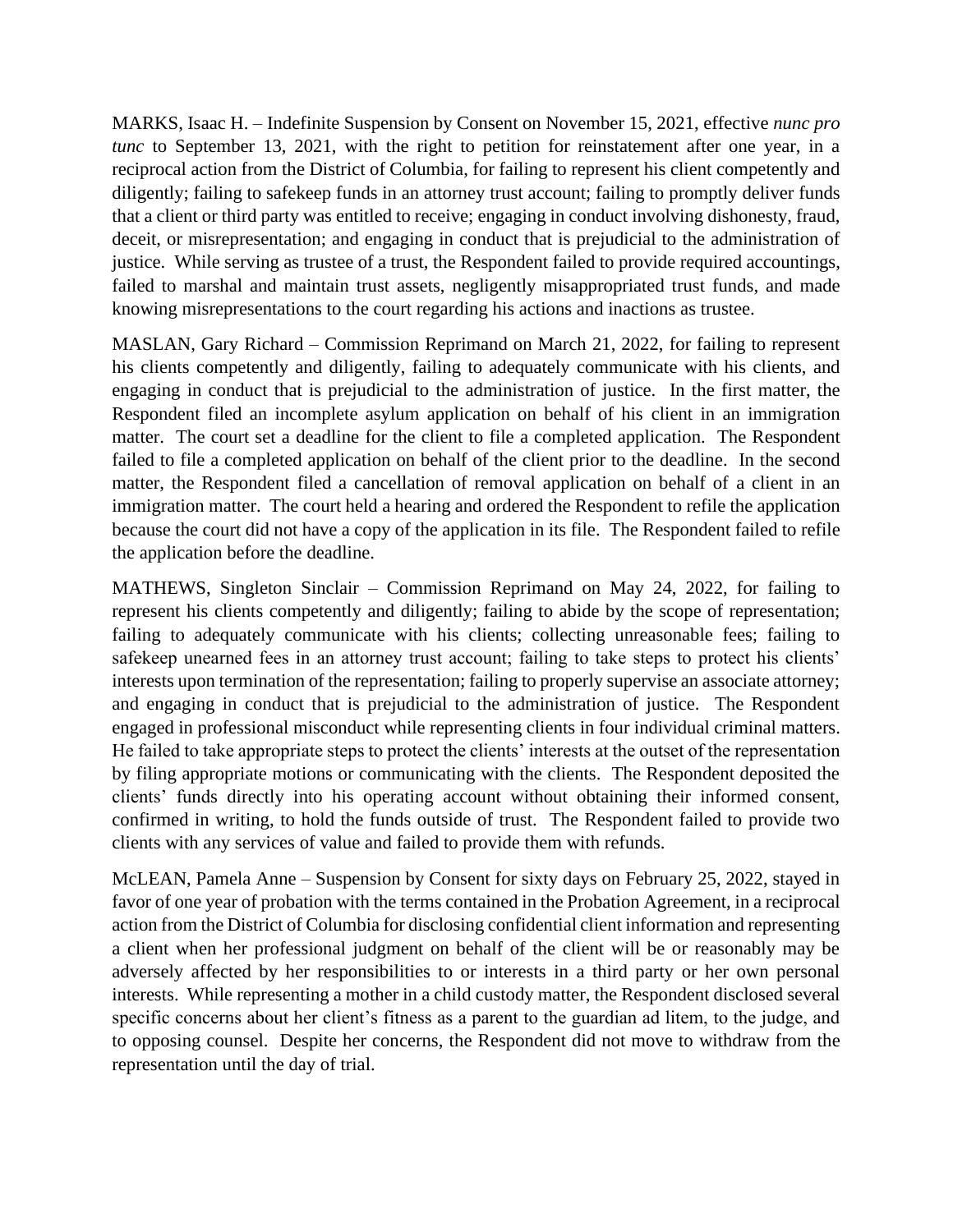MOAWAD, Edward Emad – Disbarred on August 11, 2021, for failing to represent his clients competently and diligently; failing to adequately communicate with his clients; collecting unreasonable fees; failing to properly supervise non-attorney assistants; knowingly making false statements to Bar Counsel; engaging in conduct involving dishonesty, fraud, deceit, or misrepresentation; and engaging in conduct that is prejudicial to the administration of justice. The Respondent failed to properly file his clients' immigration forms, failed to take remedial action to correct his filing errors, failed to communicate with his clients about the status of their cases, failed to supervise his non-attorney staff to ensure their conduct was compatible with his professional obligations, charged unreasonable fees for legal services never rendered or erroneously completed, and made intentional misrepresentations to Bar Counsel.

MOODY, John Anthony – Indefinite Suspension by Consent on February 18, 2022, effective April 15, 2022, with the right to petition for reinstatement after one year, for failing to represent his client competently and diligently; failing to adequately communicate with his client; knowingly making false statements to Bar Counsel; engaging in conduct involving dishonesty, fraud, deceit, or misrepresentation; and engaging in conduct that is prejudicial to the administration of justice. The Respondent represented a client in a personal injury matter. Over a period of approximately two years, the Respondent failed to respond to his client's insurance carrier's numerous attempts to contact him and failed to respond to his client's many requests for information. The Respondent knowingly and intentionally misrepresented to his client that he submitted her demand package and was waiting to hear back from a representative. Approximately eleven months later and only weeks before the expiration of the statute of limitations, the Respondent informed his client that he could not represent her. During Bar Counsel's investigation, the Respondent made numerous knowing and intentional misrepresentations about the representation and about his communications with the insurance carrier.

MOSHMAN, Rachael Alexandra Schmid – Suspension by Consent for seven months on May 9, 2022, effective immediately, with thirty days stayed in favor of one year of probation with the terms contained in the Probation Agreement, for failing to represent her client competently and with reasonable promptness and for failing to safekeep funds in an attorney trust account. The Respondent failed to provide competent representation and negligently misappropriated client funds while serving as a court-appointed conservator of an incapacitated elderly resident of the District of Columbia in a probate matter.

O'NEILL, Lawrence Daniel – Disbarred on March 9, 2022, effective immediately, for failing to represent his client competently; failing to safekeep funds in an attorney trust account; failing to comply with attorney trust account record-keeping, prohibited transaction, and monthly reconciliation requirements; commingling funds; knowingly making false statements to Bar Counsel; knowingly failing to respond to Bar Counsel; engaging in conduct involving dishonesty, fraud, deceit, or misrepresentation; and engaging in conduct that is prejudicial to the administration of justice. The Respondent failed to properly maintain client funds in an attorney trust account and misappropriated client funds for his own personal use. The Respondent caused a negative balance to occur in his attorney trust account on multiple occasions by withdrawing client funds to pay for monthly expenses. The Respondent made knowingly and intentionally false statements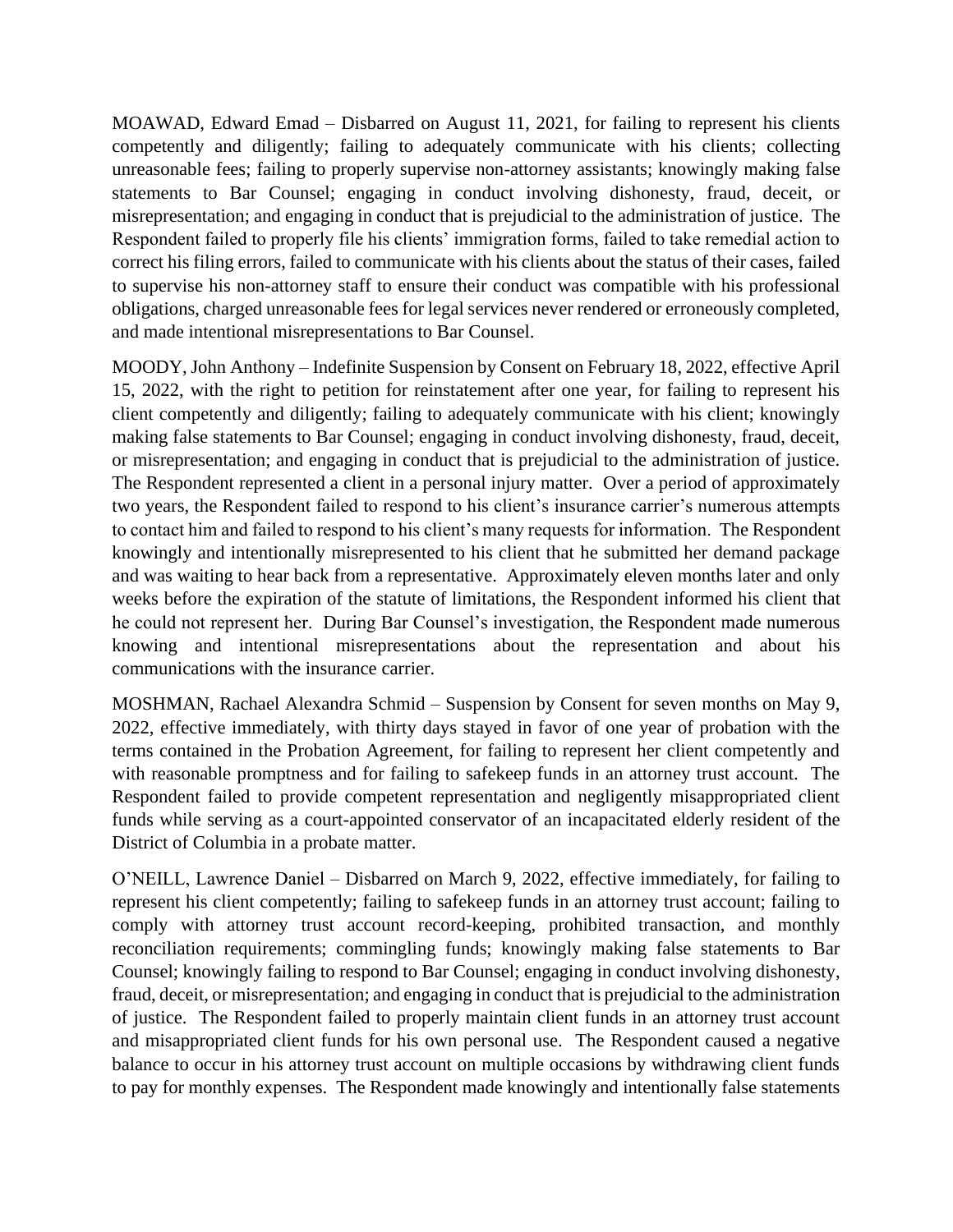to Bar Counsel, failed to timely and completely answer Bar Counsel's requests for financial records, and failed to participate in proceedings before the hearing judge.

PEACE, Lynnell Davis – Commission Reprimand on July 24, 2021, for failing to safekeep funds in an attorney trust account, failing to comply with attorney trust account record-keeping and prohibited transaction requirements, making cash withdrawals from her attorney trust account, and disbursing funds from an attorney trust account when the disbursement created a negative balance with respect to an individual client matter or all client matters in the aggregate. The Respondent's attorney trust account was overdrawn. Over a seventeen-month period, the Respondent made several cash withdrawals, maintained negative client ledger balances, commingled her personal funds in her attorney trust account, and negligently misappropriated client funds. In addition, during the period observed, the Respondent failed to perform monthly reconciliations of her attorney trust account and failed to maintain client ledgers.

PRALEY, James Charles – Reprimand by Consent on February 18, 2022, for failing to represent his client competently and diligently and failing to adequately communicate with his client. The Respondent was retained to conduct a closing transaction on four properties by his client, the purchaser, who provided the Respondent with a cashier's check made payable to the Respondent's title company at the settlement at the Respondent's law office. After the settlement, the Respondent failed to record the deed, failed to remit payment for the outstanding tax debt for the properties, and failed to inform his client of his failure to do so.

PRICE, Gerald Patrick, Jr. – Commission Reprimand on March 21, 2022, for charging unreasonable fees; committing a criminal act that reflects adversely on his honesty, trustworthiness, or fitness as an attorney; and engaging in conduct that is prejudicial to the administration of justice. The Respondent pled guilty to one count of assault in the second degree and accepted probation before judgment. In an unrelated matter, the Respondent provided his client with an invoice that he was unable to adequately explain, including failing to explain why certain work was charged at different rates, failing to identify who performed some of the services invoiced, and failing to substantiate other work.

PROCTOR, Deidra Nicole – Disbarred on March 9, 2022, effective immediately, by Per Curiam Order. Opinion of the Court of Appeals to follow.

SAYADIAN, Nema – Suspension by Consent for sixty days on May 10, 2022, stayed in favor of two years of probation with the terms contained in the Probation Agreement, for entering into business transactions with clients without obtaining the their informed consent, improperly directly soliciting employment from prospective clients, knowingly failing to provide timely responses to Bar Counsel, and engaging in conduct that is prejudicial to the administration of justice. A marketing and consulting company contacted five individuals shortly after they sustained injuries in automobile accidents and solicited representation for the Respondent. After the Respondent settled each personal injury matter, he provided the clients with documents stating they agreed to waive any claims against the Respondent related to the representation. The Respondent failed to advise the clients that the waiver created a conflict of interest and that they should seek independent counsel.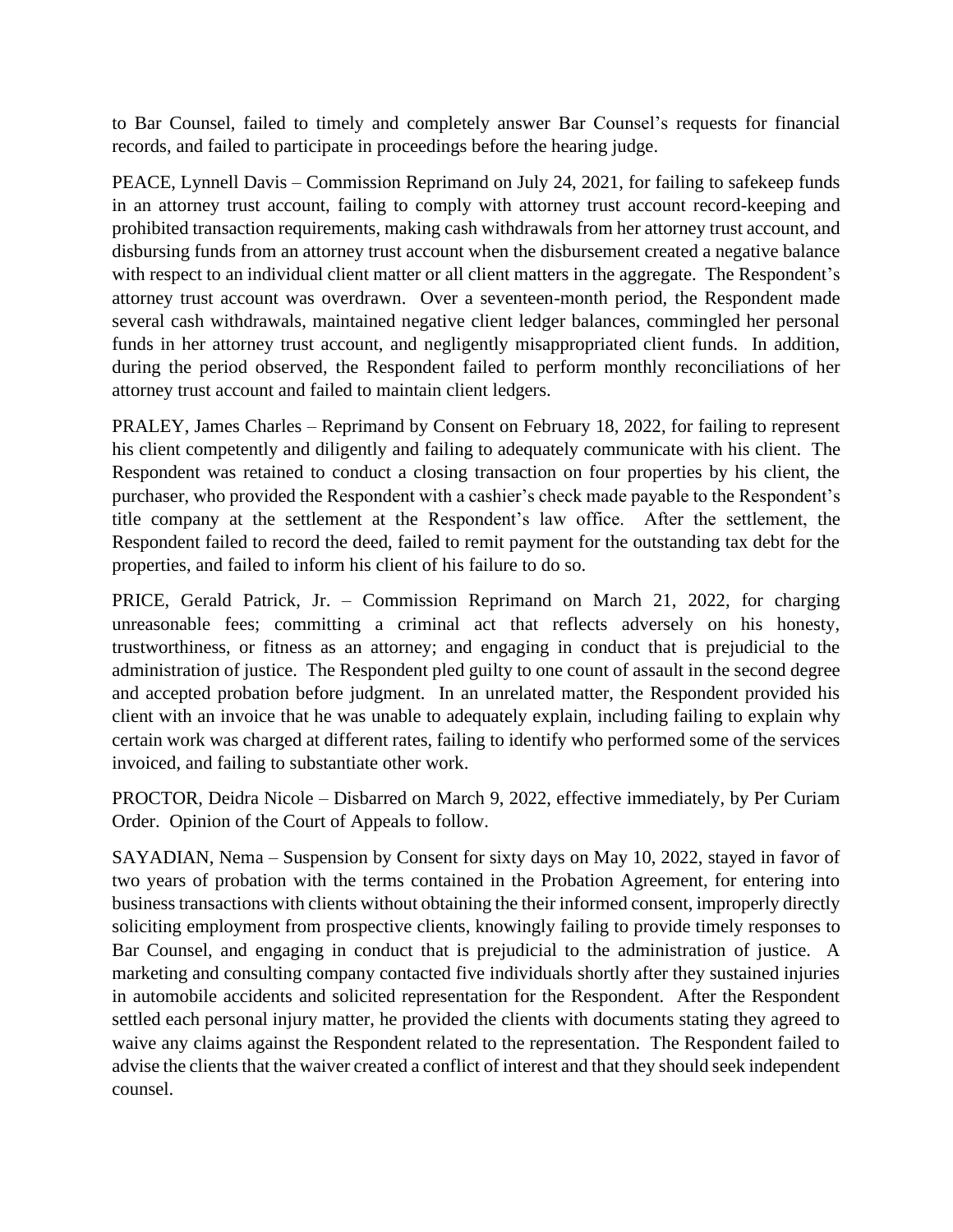SCHAAF, Gregg Gerard – Commission Reprimand on November 6, 2021, for failing to represent his client diligently, failing to adequately communicate with his client, failing to comply with attorney trust account record-keeping requirements, and failing to promptly remove earned fees from his attorney trust account. For approximately three years after judgment was entered in the Respondent's client's divorce matter, the Respondent failed to obtain the information necessary to prepare and file the required Qualified Domestic Relations Order, despite repeated inquiries from his client. In addition, for approximately three years, the Respondent failed to promptly withdraw earned fees from his attorney trust account and failed to perform monthly reconciliations of the account.

SCHAUB, Ruth Marguerite Marie – Indefinite Suspension by Consent on August 16, 2021, effective October 1, 2021, with the right to petition for reinstatement after sixty days, for committing a criminal act that reflects adversely on her honesty, trustworthiness, or fitness as an attorney; engaging in conduct involving dishonesty, fraud, deceit, or misrepresentation; and engaging in conduct that is prejudicial to the administration of justice. In 2017 and 2018, the Respondent withheld funds from her employees' paychecks but failed to safekeep the funds for the benefit of the Internal Revenue Service and failed to pay the funds to the IRS. The Respondent filed her firm's quarterly federal tax returns but failed to remit employment tax for the last three quarters of 2017 and all of 2018. The Respondent falsely claimed income tax withholding credits on her personal federal tax returns for 2017 and 2018.

SCHUMAN, Jonathan Robert – Disbarment by Consent on August 16, 2021, effective immediately, in a reciprocal action from the District of Columbia for failing to safekeep funds in an attorney trust account, failing to promptly deliver funds that his client was entitled to receive, and engaging in conduct involving dishonesty, fraud, deceit, or misrepresentation. The Respondent intentionally misappropriated hundreds of thousands of dollars of his former clients' funds and made false representations regarding the refund of a former client's funds.

SHANAHAN, Terrance James – Suspension by Consent for sixty days on October 25, 2021, effective immediately, for failing to represent his client competently and diligently, failing to adequately communicate with his client, failing to safekeep funds in an attorney trust account, filing frivolous pleadings, and engaging in conduct that is prejudicial to the administration of justice. The Respondent refused to dismiss his clients' lawsuit after opposing counsel advised him that their claims had previously been discharged in bankruptcy. The opposing parties had to reopen their bankruptcy cases, and the bankruptcy court determined that the Respondent's clients' violation of the discharge injunction was malicious and without any good faith basis and entered an award of attorneys' fees and sanctions. The Respondent agreed to pay in twelve monthly installments but only made three payments. In addition, the Respondent was safekeeping funds in his attorney trust account in connection with two real estate transactions at the time the Respondent closed his law firm, but the Respondent failed to advise the parties to the transactions that he was closing his firm and failed to make arrangements to transfer the funds. The Respondent also failed to maintain accurate client matter records for his attorney trust account.

SHEDLICK, Christopher Broughton – Suspension by Consent for six months on September 13, 2021, effective immediately, in a reciprocal action from the Virginia State Bar Disciplinary Board,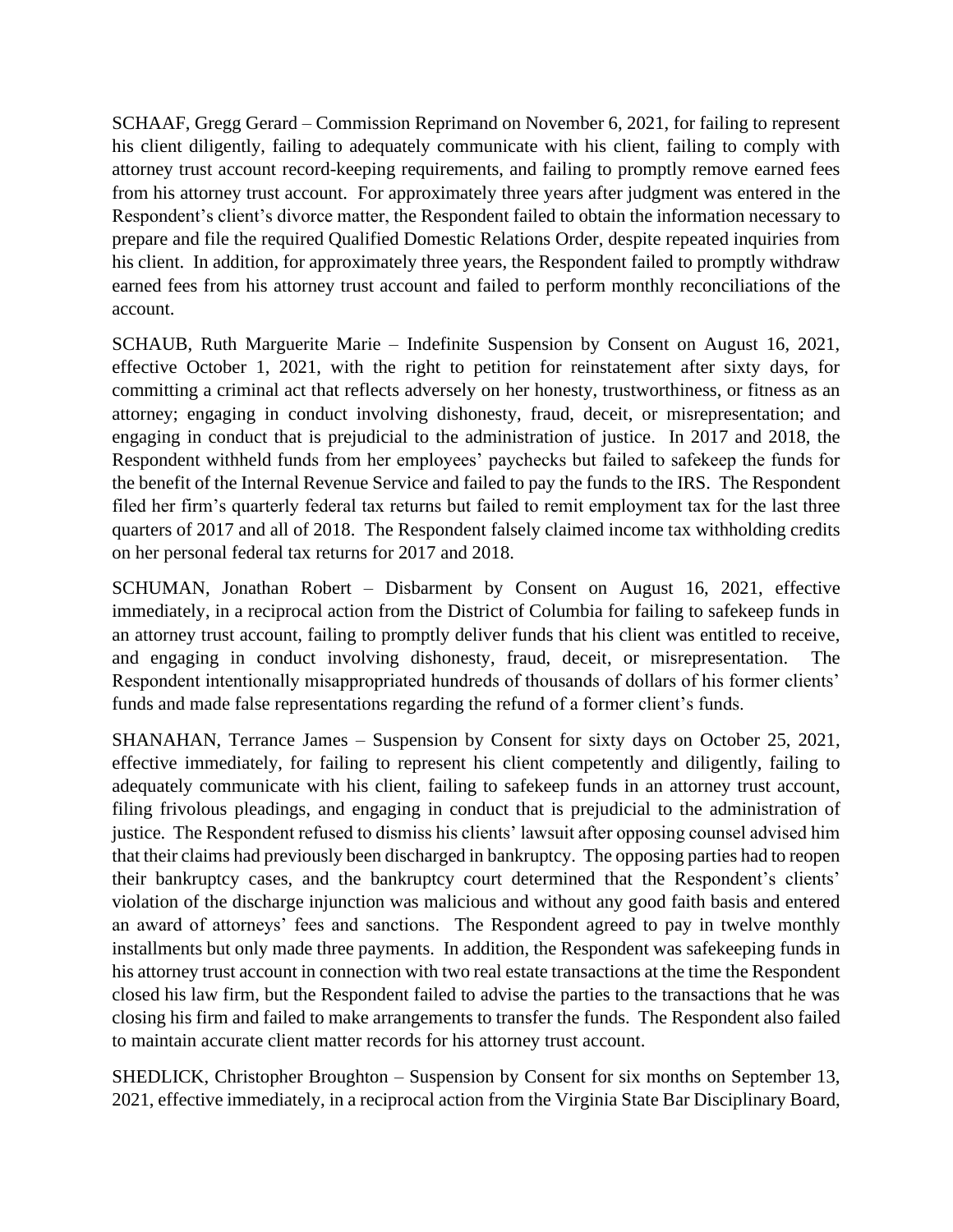for failing to safekeep funds in an attorney trust account and failing to comply with attorney trust account record-keeping requirements. The Respondent admitted to the Virginia State Bar Disciplinary Board that he did not have any cash receipts journals, cash disbursements journals, client subsidiary ledgers, or evidence of reconciliations for his attorney trust account. The Respondent also erroneously deposited a check into his operating account instead of his attorney trust account, which resulted in his attorney trust account being overdrawn.

SHIELDS, Jon Edward – Disbarred on October 22, 2021, effective immediately, in a reciprocal action from the Virginia State Bar Disciplinary Board, for failing to abide by his client's decision whether to settle a matter, failing to represent his client diligently, failing to safekeep funds in an attorney trust account, and engaging in conduct that is prejudicial to the administration of justice. The Respondent settled a client's matter without the client's authorization or knowledge, failed to advise the client that he had settled his case, failed to respond to the client's requests for information, and failed to provide the client with an accounting regarding the use of the client's retainer fee. In addition, the Respondent failed to notify Bar Counsel promptly of the discipline imposed in Virginia.

SILBIGER, Clifford Baer – Disbarred on May 26, 2022, effective immediately, for failing to represent his clients competently; failing to adequately communicate with his client; failing to safekeep funds in an attorney trust account; knowingly failing to disclose facts necessary to correct a misapprehension; committing a criminal act that reflects adversely on his honesty, trustworthiness, or fitness as an attorney; engaging in conduct involving dishonesty, fraud, deceit, or misrepresentation; engaging in conduct that is prejudicial to the administration of justice; failing to comply with attorney trust account record-keeping and prohibited transaction requirements; commingling funds; and using trust money for purposes other than the purpose for which the money is entrusted. The Respondent misappropriated client and third-party funds and used the funds to pay for personal and business expenses. The Respondent engaged in intentional misappropriation when he made disbursements from a client's settlement funds without the client's knowledge or authorization. Initially, the Respondent knowingly and intentionally withheld information and documentation requested by Bar Counsel during its investigation.

SITTON, Winston Bradshaw – Indefinite Suspension on August 24, 2021, effective immediately, with the right to petition for reinstatement only following unconditional reinstatement in Tennessee, in a reciprocal action from the Supreme Court of Tennessee where it suspended the Respondent from the practice of law in Tennessee for four years, for engaging in conduct that is prejudicial to the administration of justice. The Respondent made inappropriate statements in comments posted to Facebook concerning potential criminal defenses.

SKULLNEY, Kathleen Susan – Commission Reprimand on February 26, 2022, for failing to represent her client competently, failing to adequately communicate with her client, failing to communicate to her client the scope of the representation and the basis or rate of the fee and expenses for which her client would be responsible before or within a reasonable time after commencing the representation, entering into business transactions with a current client without obtaining the client's informed consent, and engaging in conduct that is prejudicial to the administration of justice. The Respondent failed to finalize terms of representation or execute a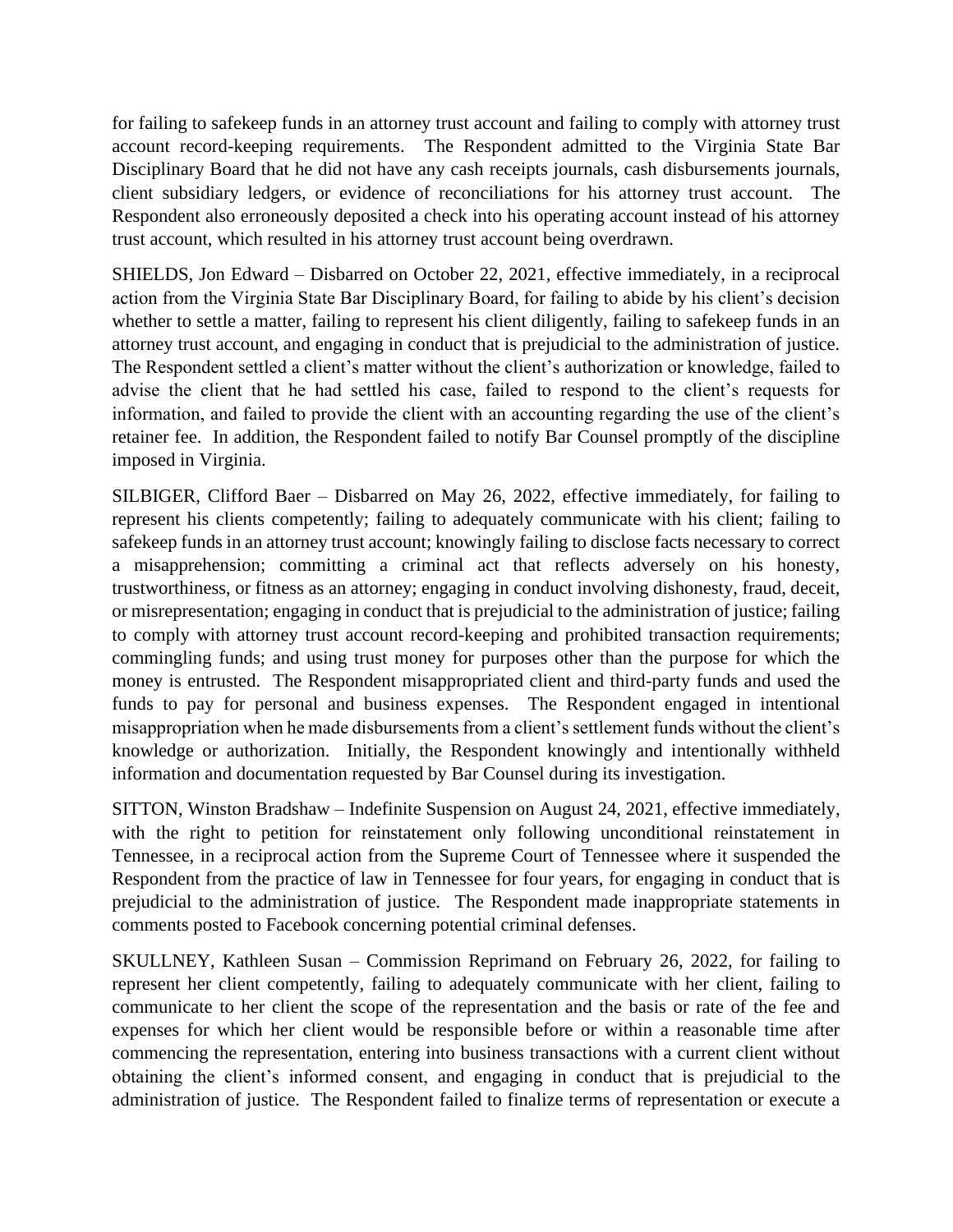retainer agreement until approximately six months after she began representing the personal representative of an estate. The retainer agreement stated that her client agreed to pay the Respondent a percentage or flat amount, whichever was greater, of the amount allowed as commissions and fees for services as personal representative. The Respondent later improperly attempted to renegotiate and increase her fee and failed to inform her client of the conflict of interest or advise him to seek independent legal counsel. During the representation, the Respondent sought payment for pre-death services she provided to the decedent and for funeral expenses she paid on the decedent's behalf. In addition, the Respondent failed to advise her client that she was not entitled to fees for serving as the decedent's power of attorney and that the time to file claims against the estate had expired.

SMITH, Timothy Guy – Disbarment by Consent on August 10, 2021, effective immediately, in a reciprocal action from the District of Columbia, for failing to safekeep funds in an attorney trust account and engaging in conduct that is prejudicial to the administration of justice. The Respondent, who was hired to establish a special needs trust to receive the proceeds from a confidential settlement agreement, recklessly misappropriated and commingled entrusted funds and interfered with the administration of justice by failing to keep adequate records of entrusted funds.

STAFILATOS, Calistratos Spiros – Indefinite Suspension by Consent on August 30, 2021, effective November 1, 2021, with the right to petition for reinstatement after ninety days, for failing to represent his clients competently and diligently, failing to adequately communicate with his clients, collecting unreasonable fees, failing to safekeep funds in an attorney trust account, failing to take steps to protect his clients' interests upon termination of the representation, and engaging in conduct that is prejudicial to the administration of justice. In a civil matter, the Respondent failed to file an answer to an amended complaint and failed to respond to a motion for entry of default judgment, resulting in the court entering judgment against his client. In a custody matter, the Respondent failed to respond to discovery, resulting in sanctions being assessed against his client. In two custody matters, the Respondent charged unreasonable fees, failed to deposit unearned fees in his attorney trust account, and failed to provide his clients with periodic invoices for fees charged. Over a nine-month period, the Respondent made multiple cash withdrawals from his attorney trust account, failed to reconcile the account, and failed to maintain client matter records.

STEIN, Leslie Alvin – Commission Reprimand on August 28, 2021, for disclosing confidential client information, failing to safekeep funds in an attorney trust account, failing to take steps to protect his client's interest upon termination of the representation, engaging in conduct that is prejudicial to the administration of justice, and failing to comply with attorney trust account record-keeping and monthly reconciliation requirements. The Respondent failed to obtain his client's informed consent, confirmed in writing, to hold his client's funds outside of trust before doing so. Additionally, the Respondent revealed confidential information related to the representation in his Motion to Strike Appearance without obtaining his client's informed consent. After his appearance was withdrawn, the Respondent initially refused to refund his client any portion of the flat fee he had charged.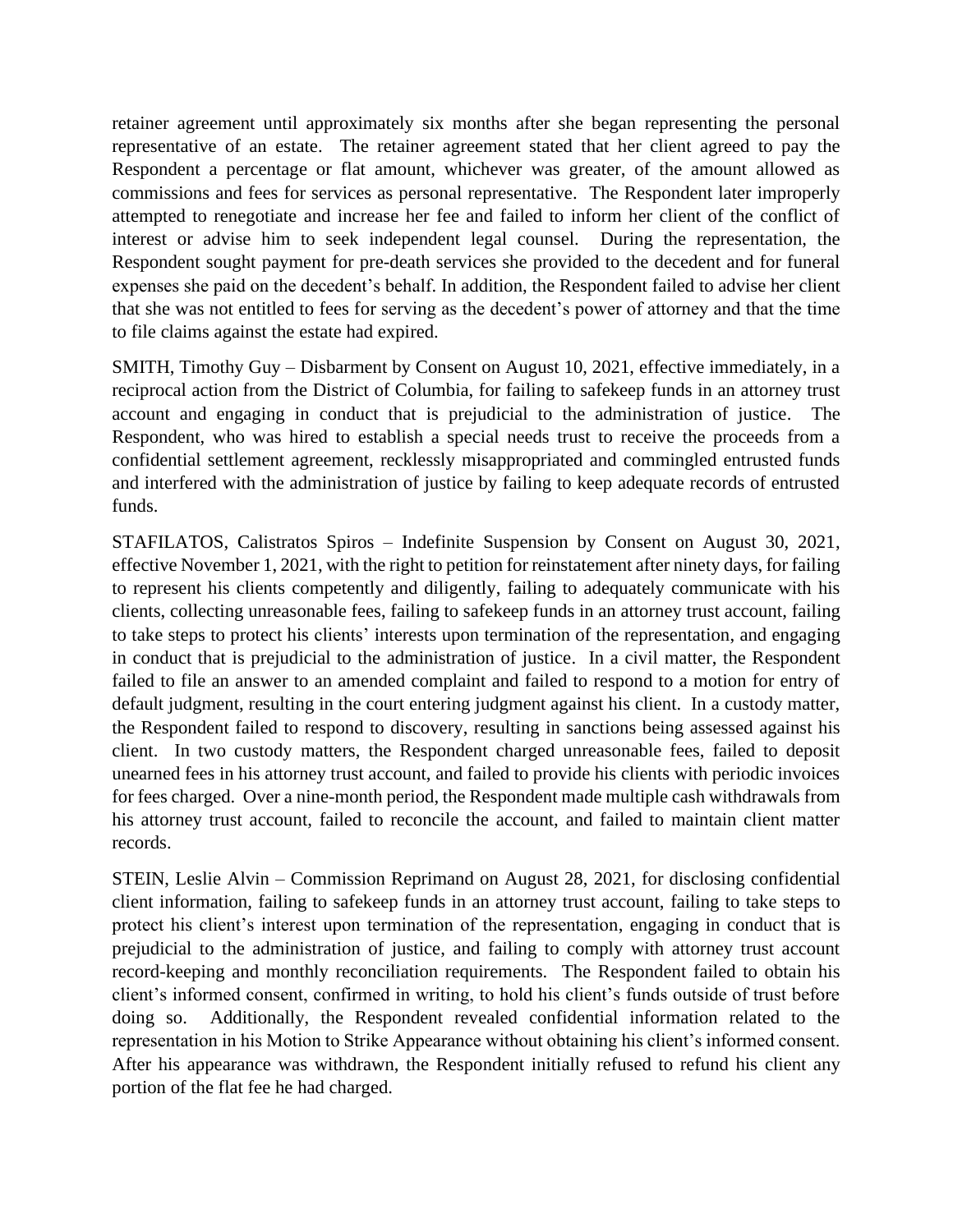STOUT, Matheau Jay Weldon – Suspension by Consent for sixty days on December 2, 2021, stayed in favor of one year of probation with the terms contained in the Probation Agreement, for failing to safekeep funds in an attorney trust account, failing to promptly remove earned fees from an attorney trust account, knowingly failing to respond to Bar Counsel, engaging in conduct that is prejudicial to the administration of justice, failing to comply with attorney trust account recordkeeping and monthly reconciliation requirements, commingling funds, and disbursing funds from an attorney trust account when the disbursement created a negative balance with respect to an individual client matter or all client matters in the aggregate. The Respondent's attorney trust account was overdrawn twice, and, for approximately two years, the Respondent failed to conduct monthly reconciliations of his attorney trust account, failed to maintain accurate records of deposits and disbursements, and failed to maintain accurate client ledgers for all client matters.

SUTTON, Walter Timothy – Commission Reprimand on March 21, 2022, for failing to represent his client diligently, failing to adequately communicate with his client, and engaging in conduct that is prejudicial to the administration of justice. The Respondent's law firm filed an incomplete asylum application on behalf of a client in an immigration matter. The court set a deadline for the client to file a completed application. The Respondent failed to contact the client to obtain the information necessary to complete the application and failed to file a completed application on behalf of the client prior to the deadline.

TOMPKINS, David Errol – Commission Reprimand on January 24, 2022, for making false or misleading communications about his legal services and giving things of value to individuals for recommending his legal services. The Respondent routinely disseminated a newsletter to his clients via email that offered to pay a referral fee for new clients. Between November 2015 and April 2021, the Respondent paid referral fees to over 300 former clients. The Respondent's email newsletter included an offer to purchase a dashcam camera for any client who left his firm a fivestar review, and the Respondent purchased fifty-one dashcams for former clients in exchange for positive reviews.

TYRONE, Erick Renard – Indefinite Suspension by Consent on September 7, 2021, effective October 7, 2021, with the right to petition for reinstatement after six months, for failing to represent his client competently, failing to safekeep funds in an attorney trust account, engaging in conduct that is prejudicial to the administration of justice, failing to comply with attorney trust account record-keeping and prohibited transaction requirements, and commingling funds. The Respondent's attorney trust account was overdrawn. Over a period of approximately two years, the Respondent made personal expenditures from his trust account, commingled personal and client funds with trust funds, made over forty cash disbursements from his trust account, failed to maintain client matter records, and failed to perform monthly reconciliations of trust account activity. The Respondent's negligent record-keeping practices resulted in negative client ledger balances in several matters.

VASILIADES, Christopher Edward – Disbarred on August 16, 2021, effective immediately, for knowingly failing to disclose facts necessary to correct a misapprehension; committing a criminal act that reflects adversely on his honesty, trustworthiness, or fitness as an attorney; engaging in conduct involving dishonesty, fraud, deceit, or misrepresentation; engaging in conduct that is